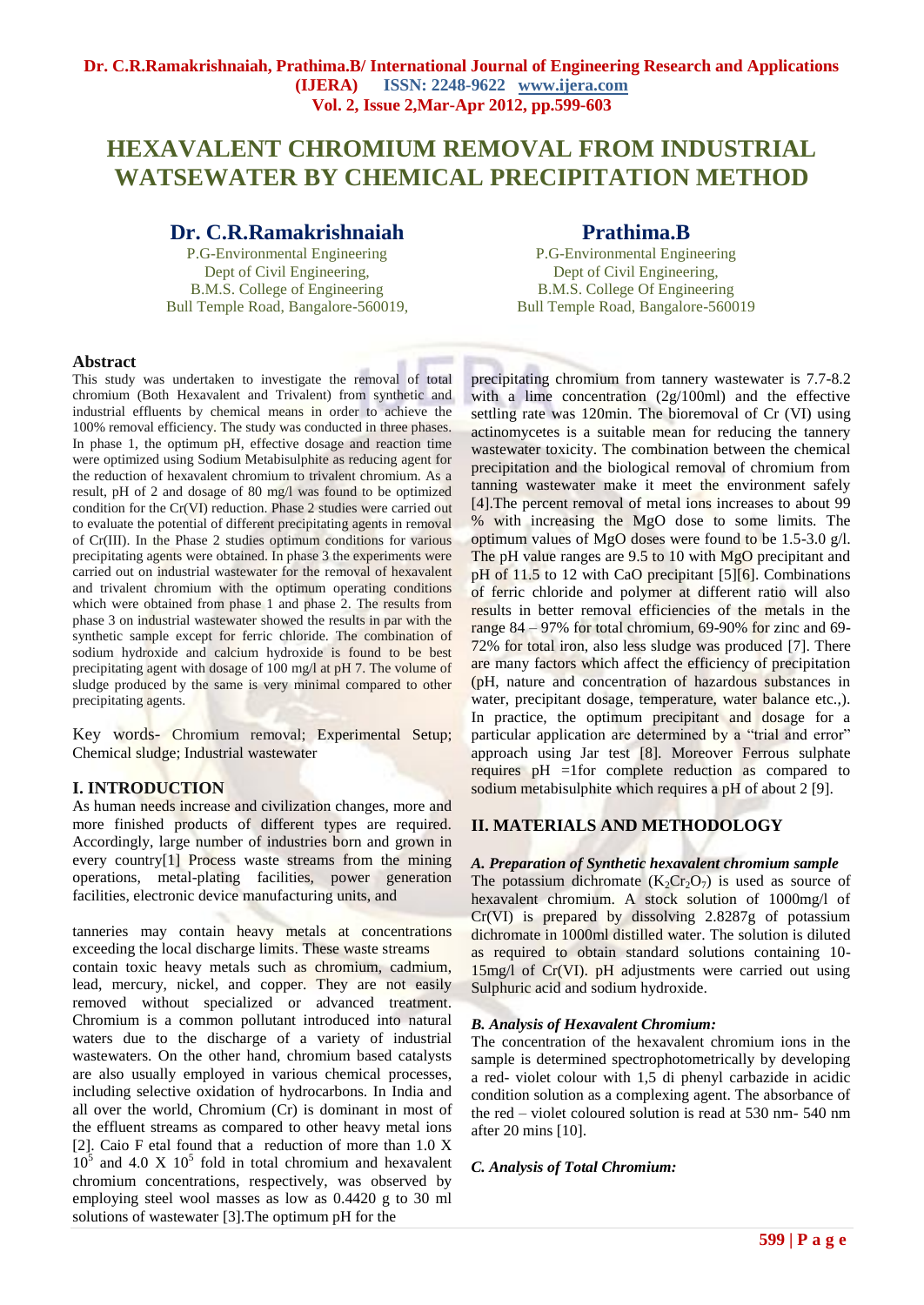Atomic absorption spectrophotometer A203 Version -04 was

| Precipitat-ing                   | After       | $\frac{0}{0}$ | Sludge     | pH       |
|----------------------------------|-------------|---------------|------------|----------|
| Agents                           | Precipitat- | Removal       | Volume     | of       |
|                                  | ion         | of $Cr(III)$  | generat-ed | waste-   |
|                                  | Process     |               | in m1/1    | water    |
|                                  | Cr(III),    |               |            | after    |
|                                  | mg/1        |               |            | treatme- |
|                                  |             |               |            | nt       |
| NaoH                             | 0.34        | 96.6          | 12         | 8.90     |
| $Ca(OH)$ <sub>2</sub><br>$+NaoH$ | 0.03        | 99.7          | 07         | 9.42     |
| FeCl <sub>3</sub>                | 3.49        | 65.1          | 20         | 3.09     |

used to measure the total chromium concentration. In AAS fuel used was acetylene  $C_2H_2$  and the oxidant used was air or Nitrous oxide for strong flames. Calibration of the AAS was done according to the equipment manual using certified standards and the analysis of calibrated standards was attained to ensure the accuracy of results.

The experiments were carried out under different pH condition and different dosage of Sodium MetabiSulphite and precipitating agents providing different contact time. The experimental set up is as shown in the fig 1.

#### **III. RESULTS AND DISCUSSIONS**

*A. Optimum condition for chromium (VI) Reduction:*

Sodium Metabisulphite is used as reducing agent for hexavalent chromium reduction. Jar test method has been used to determine the effects of each parameter (Six



Figure 1: Experimental Setup

beakers have been used for each stage) and 500ml of synthetic sample was added to the each beaker. Sodium metabisulphite is added to each beaker to determine the optimum dosage, pH and contact time. The pH of the sample is maintained using sulphuric acid with mixing speed of 50 rpm. The sample was analyzed to know the hexavalent chromium concentration after reduction process.As a result, pH of 2 and dosage of 80 mg/l was found to be optimized condition for the Cr(VI) reduction at contact time of 5 mins.

#### *D. Optimum condition for chromium (III) Precipitation:*

After the complete reduction of hexavalent chromium the precipitating agents viz., Sodium Hydroxide (NaOH), Combination of Sodium Hydroxide and Calcium Hydroxide  $(Ca(OH)<sub>2</sub>+NaOH)$  and ferric Chlorides (FeCl<sub>3</sub>) were added to each sample separately. In order to mix the solution, sample were taken to jar apparatus and samples were mixed for 5 Mins with the speed of 100 rpm as first step. In the

next step samples were mixed for 25 mins with the speed of 20-30 rpm. The precipitate formed was allowed to settle completely. Supernatant was withdrawn from the beaker and analysed for hexavalent chromium and total chromium.

From the results of synthetic samples the optimum operating conditions for different precipitating agents were recorded. The best operating conditions are shown in table 1. The experimental results for chromium removal using combination of NaOH and  $Ca(OH)$ <sub>2</sub> are shown in Fig 2-4. The effect of pH on the chromium precipitation using combination of NaOH and Ca(OH)<sub>2</sub> is as shown in Fig 2. Also the volume of sludge produced and variation in pH after the treatment are shown in the Fig 3 and 4. Fig 5 shows the efficiency of sodium hydroxide,

Table 1.Summary of results of various precipitating reagents in removal Cr(III) in Synthetic Sample. (Concentration of Cr(III) in synthetic sample after reduction process  $= 10$ mg/lt)







Figure 3: Volume of sludge produced per litre under various pH conditions for  $Ca(OH)$ <sub>2</sub> +NaOH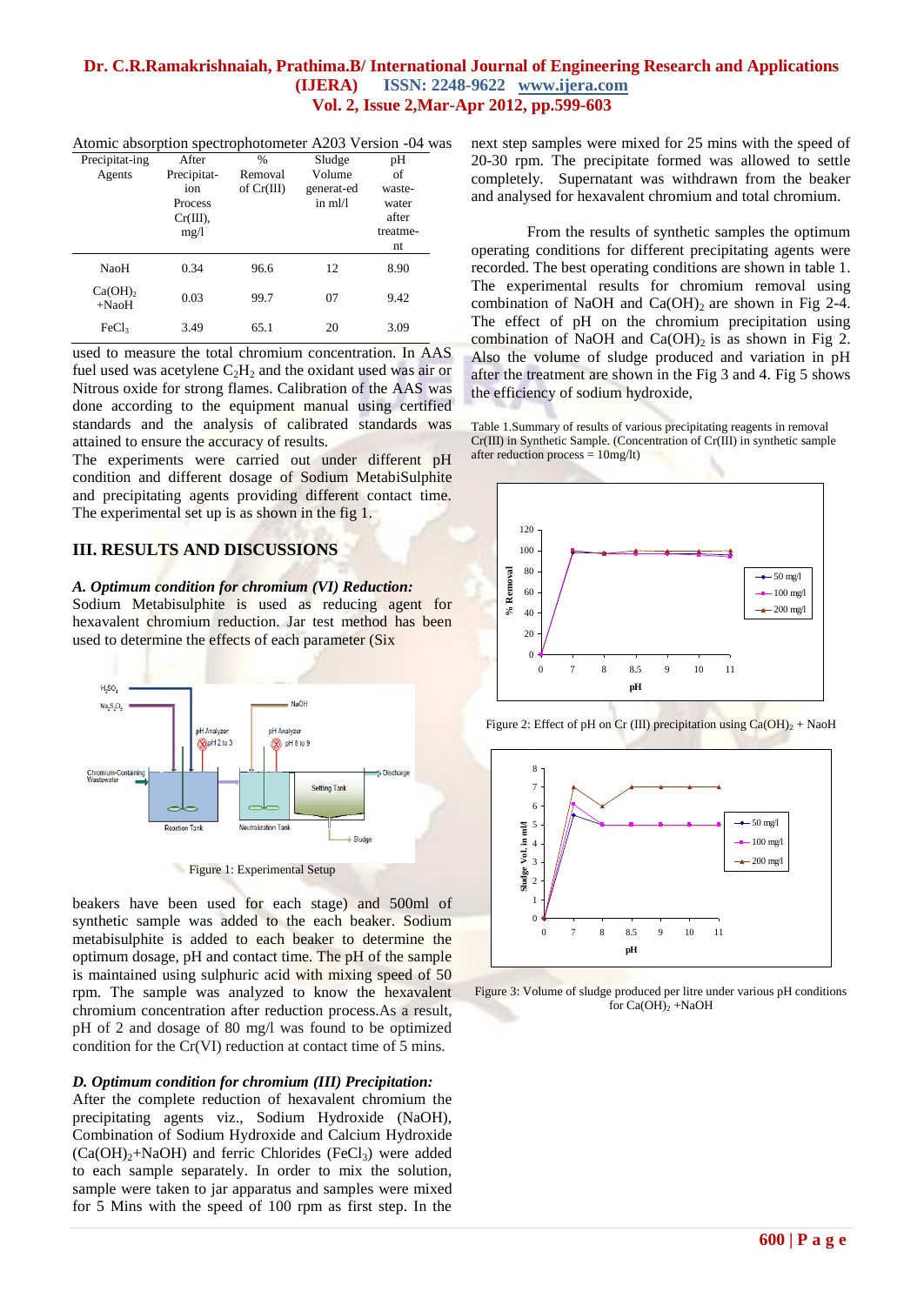

Figure 5: Variation in % Removal of Cr(III) in Synthetic Sample for various precipitating

combination of NaOH and  $Ca(OH)_2$  and Ferric chloride in removing chromium. Both combination of NaOH and  $Ca(OH)_{2}$  and Ferric chloride shows the 100 % chromium removal efficiency. The variation in pH and Volume of sludge produced has also been recorded (Fig 6 and 7). Compare to all NaOH produced large volume of sludge since because sludge produced by NaOH is gelatinous and light in nature but whereas sludge produced by Ferric chloride in voluminous with dense in nature. The combination of NaOH and  $Ca(OH)_2$  has produced minimum volume of sludge compared to other two. Hence the combination of NaOH and  $Ca(OH)_2$  is considers as best precipitating agent among three in precipitation of chromium.

A number of comparative experiments were conducted in third phase on industrial wastewater. The typical industrial wastewater characteristics showed higher concentration of hexavalent chromium concentration as 3222.6 mg/lt. Firstly industrial wastewater was diluted to obtain concentration of Cr(VI) in the range 10 mg/lt.

| Precipi-<br>tating<br>Agents | After<br>Precipita-<br>tion<br>Process<br>Cr(III),<br>mg/1 | $\frac{0}{0}$<br>Removal<br>Cr(III) | Sludge<br>Volume<br>Genera-<br>ted<br>in m1/1 | pH of<br>synthetic<br>sample<br>after<br>treatment |
|------------------------------|------------------------------------------------------------|-------------------------------------|-----------------------------------------------|----------------------------------------------------|
| <b>NaOH</b>                  | 0.14                                                       | 98.6                                | 28                                            | 8.90                                               |
| $Ca(OH)_{2}+$<br><b>NaOH</b> | 0 <sup>0</sup>                                             | 100                                 | 6.1                                           | 10                                                 |
| FeCl <sub>3</sub>            | 00                                                         | 100                                 | 22                                            | 6.85                                               |



Figure 6: Variation in pH of synthetic sample for various Precipitating agents



Figure 7: Variation in Volume of Sludge produced in ml/l for Various Precipitating agents

The diluted industrial wastewater is treated with the minimum required concentration of sodium metabisulphite to convert Cr(VI) to Cr(III) and resulted partially treated wastewater is subjected to precipitation process using previously used chemicals.

Almost 100% removal efficiency has been achieved for the precipitating agents  $NaOH + Ca(OH)_{2}$  combination. The results obtained are in par with the results recorded for the experiments which were conducted on the synthetic sample. But in case of Ferric Chloride only 65% removal has been achieved and the resulted concentration has not met the effluent disposal standards. For the same dose and operating condition the removal efficiency in synthetic sample was 100%. The variations in pH values after the treatment are also follows the same trend as in case of synthetic wastewater except for Ferric Chloride. A pH of 3.49 has been recorded for industrial wastewater and is quite acidic condition compared to that of value 6.85 which was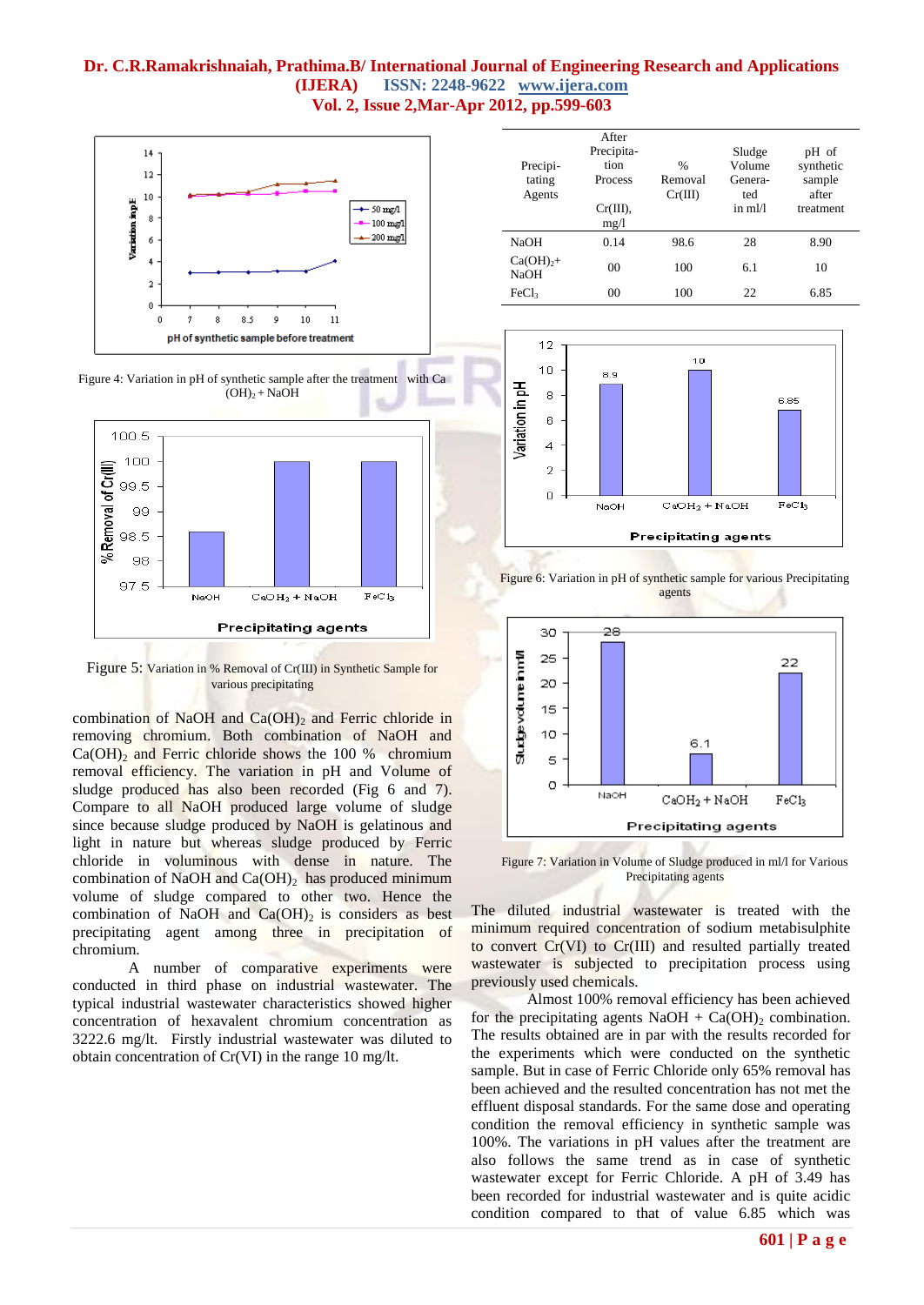recorded for the synthetic sample. The figures 8 show the comparative results for chromium removal for industrial wastewater and synthetic sample.



Figure 8: Comparison of % Removal Of Cr(III) in Industrial wastewater and synthetic sample after treatment

Table 2: Results of Precipitation of Trivalent Chromium in Industrial wastewater (Concentration of Cr(III) in Industrial wastewater after reduction process =  $10mg/lt$ )

The variation in pH in industrial wastewater for various precipitating agents has shown in the Fig 9. The volume of sludge produced has been recorded and tabulated in the Table 2 and also shown in the Fig 10 .The volume of sludge collected for all precipitating agents are inline with the results which were recorded for synthetic sample except in the case of NaOH. Synthetic sample treated with NaOH shows the volume of sludge produced as 28 ml where as for actual industrial wastewater it is only 12 ml. The variation in chromium removal efficiency was found to be very minimum except for ferric chloride. The Cr(III) removal efficiency achieved using Ferric chloride was only 65%.

The variation in pH for industrial wastewater and synthetic sample was observed more in case of ferric chloride. The combination of NaOH and  $Ca(OH)_2$  pH value obtained for industrial wastewater after the treatment is inline with pH value which is obtained for synthetic sample. The volume sludge produced for synthetic sample was found to be 28 ml/l and for industrial waste water it is 12 ml/l. Fig 10 shows the variation in volume of sludge produced for industrial wastewater and synthetic sample.



Figure 9: Comparison of Variation in pH in Industrial wastewater and synthetic sample after treatment



Industrial wastewater and synthetic sample after treatment

The results obtained for industrial wastewater after the treatment using sodium hydroxide and calcium hydroxide combination are in par with the synthetic sample results. The sodium hydroxide and calcium hydroxide combination shows the better removal efficiency with less volume of sludge compared to other precipitating agents.

#### **IV. CONCLUSIONS**

The pH of the sample and dosage of sodium metabisulphite has a strong effect on the reduction rate of hexavalent chromium. The pH value of 2 and contact time of 5 Mins with the dosage of sodium metabisulphite as 80 mg/l were found to be optimum operational parameters for the reduction of hexavalent chromium. The optimum dosage recorded are 100mg/l and 400mg/l of  $Ca(OH)_2 + NaOH$  and FeCl<sub>3</sub> respectively. Experiments on industrial wastewater show that, removal efficiency is in par with the efficiency obtained for synthetic sample experiments, except for Ferric Chloride. The Cr(III) removal efficiency using Calcium hydroxide and sodium hydroxide combination was found to be 99.7% and with volume of sludge produced as 7 ml/l. From results it can be concluded that the combination of Calcium hydroxide and sodium hydroxide is the best precipitating agent for chromium removal.

#### **REFERENCES:**

- [1] N.Manivasakam, Industrial Effluents-Origin, Characteristics, effects and analysis and Treatment, Sakti Publication, 1997.
- [2] Mojdeh Owlad, Mohamed Kheireddine Aroua , Wan Ashri Wan Daud and Saeid Baroutian, Removal of exavalent Chromium-Contaminated Water and Wastewater: A Review, Water Air Soil Pollution-Springer
- [3] Caio F.Gromboni,George L.Donati,Wladiana O.Matos, Eduardo F.A.Neves,Ana Rita A.Nogueira and Joaquim A.Nobrega, Evaluation of metabisulphite and a commercial steel wool for removing chromium(VI) from wastewater,Environmental Chemistry Lett, Springer, 2010.
- [4] Hesham M. Abdulla , Engy M. Kamal , Amr H. Mohamed and Ahmed D. El- Bassuony , Chromium Removal From Tannery Wastewater Using Chemical And Biological Techniques Aiming Zero Discharge